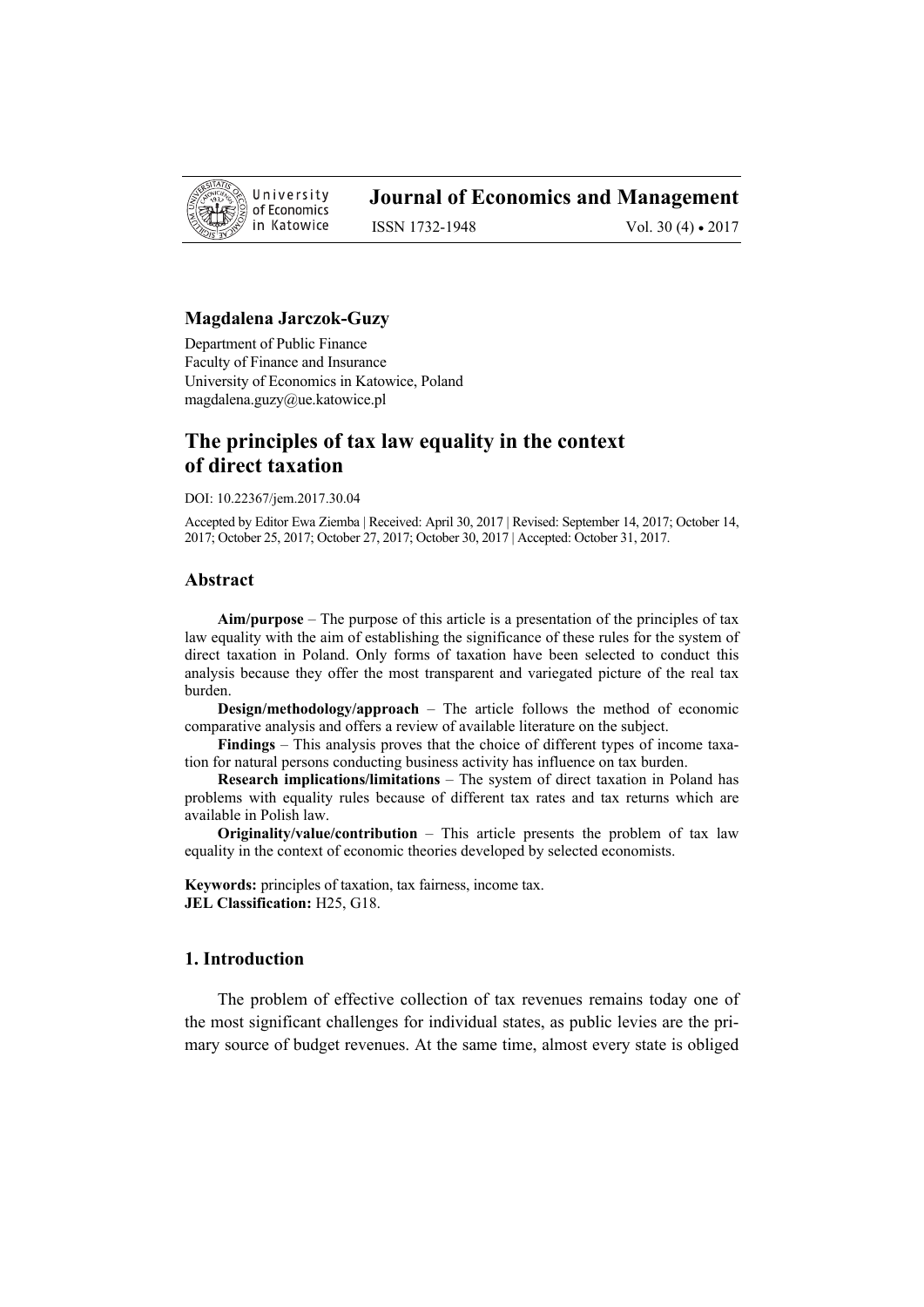to a greater or lesser degree, to pursue their overriding fiscal goal through reducing the excessive general budget deficit in a manner that does not hamper the prospects of growth for the state, and simultaneously supports business activities [Raczkowski 2015, p. 58]. Tax law equity has been the subject for discussion among the greatest economic thinkers for years [Gomułowicz & Mączyński 2016]. It would seem a simple matter of fact that entities achieving the same level of income should carry the same level of tax burden. Nevertheless, this idea breeds immediate doubts as to the right definition of income, particularly in the case of entities conducting their business activities at substantial costs, which not in all cases can be treated as tax deductible revenues. Another problem with the proper calculation of income concerns the numerous credits, exemptions and reliefs admitted by tax law. Further, the issue of the tax rate has also been a matter of contention. Arguably, progressive tax rates garner considerable support, but there are also voices in favour of flat tax rates. These problems have given rise to this paper. This article then discusses these economic theories which have exerted a considerable influence on the shape of the system of taxation currently in force.

The purpose of this article is a presentation of the principles of tax law equality according to selected economic theories with the aim of establishing the significance of these principles in the current Polish system of direct taxation. The type of direct tax, which in my opinion best illustrates the principle of tax law equality, is the income tax. The taxpayer who conducts non-agricultural business activity is entitled to choose from certain available options within this type of taxation. Each of these options results in a different amount of payable tax. That is the research gap. The existence of these differences then is the reason why such options of income tax are the subject of our analysis. This article applies the methods of economic analysis and surveys the available literature on the topic.

The research paper consists of four parts. The first paragraph offers a survey of the literature on tax law equality. Secondly, the research method is presented. In the next part of the text data on the income tax levied on natural persons conducting business activity under different taxation variants and at different periods of time are presented and analized. The paper closes with conclusions.

## **2. Literature review**

According to The tax ordinance act, tax is "a public, gratuitous, compulsory and non-refundable pecuniary performance in favour of the State Treasury, voivodship, county or commune budget resulting from statutory tax law" [Ustawa z dnia 29 sierpnia 1997 r. Ordynacja podatkowa, article 6]. Building a tax policy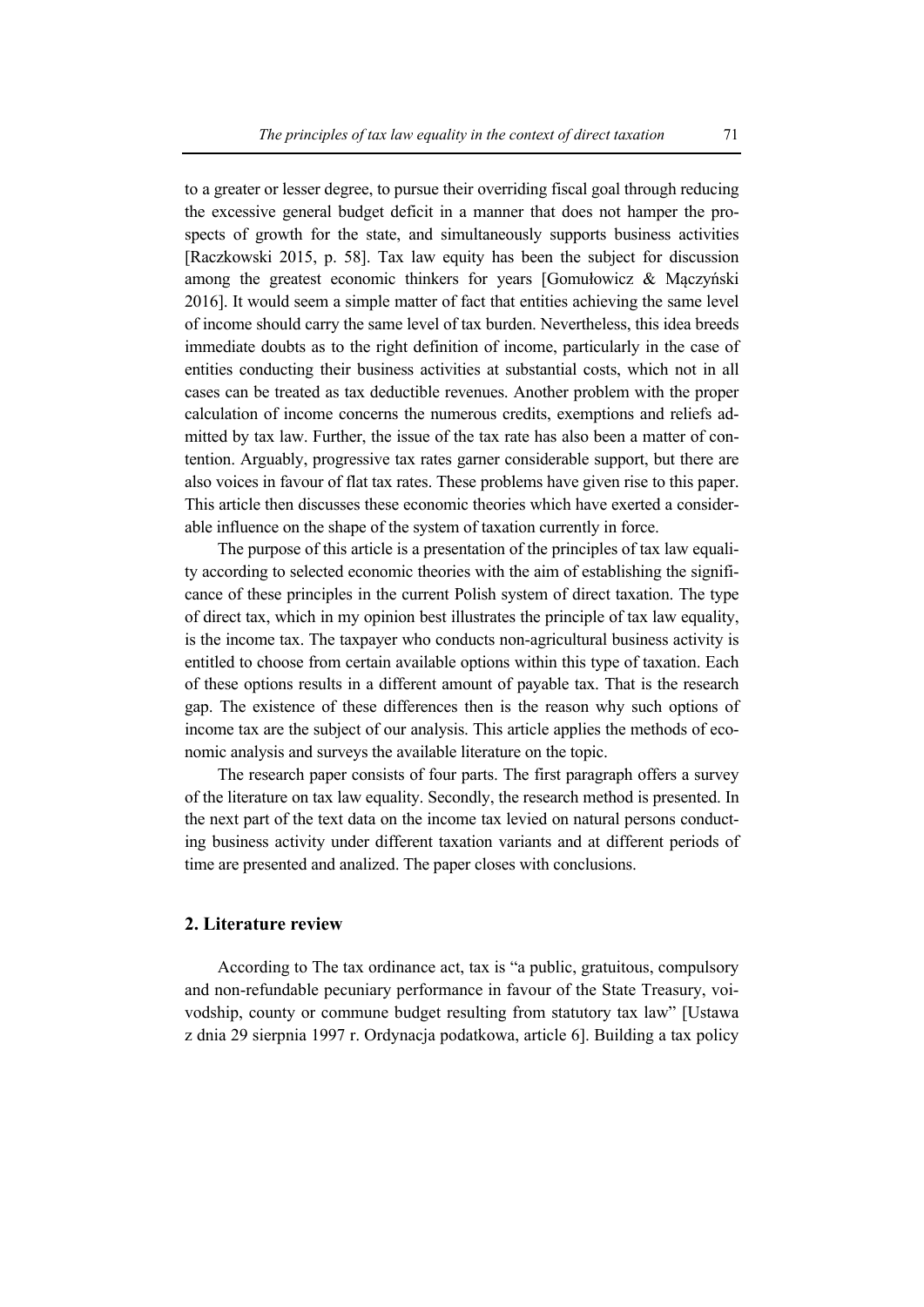of a state is a complicated endeavour, which must take into account several aspects, depending on its objectives: the consolidation of the public finances, the achievement and maintenance of the macroeconomic balance, the support of the economic development, etc. [Cojocaru & Moisescu 2016, p. 231].

Both the structure and construction of a tax system are important for all countries. Clear and transparent regulations contribute to the increase in foreign investments, making the economy of a given state attractive in this respect. That is why, taking into account the development of economy, it is important to abide by some tax principles in the formulation of the system of taxation [Cuzovic 2009, p. 45]. These principles have been divided into several groups.

The universality of taxation may be understood to mean that taxes should have their origin directly at their economic source, that is, they should be levied on subjects earning income or possessing property. Tax is therefore a burden borne by all subjects producing the object subjected to taxation [Orłowski 2013, p. 83]. In accordance with Article 84 of the Constitution of the Republic of Poland, "[...] everyone shall comply with his responsibilities and public duties, including the payment of taxes, as specified by statute". A taxpayer is defined by statute as "a natural person, a legal entity or an organizational entity without legal personality subject to tax liability by virtue of the tax acts" [Ustawa z dnia 29 sierpnia 1997 r. Ordynacja podatkowa, article 7]. Article 217 of the Constitution establishes legal provisions for taxation as follows: "the imposition of taxes, as well as other public imposts, the specification of those subject to the tax and the rates of taxation, as well as the principles for granting tax reliefs and remissions, along with categories of taxpayers exempt from taxation, shall be by means of statute" [The Constitution of the Republic of Poland 1997].

Adam Smith is widely known as one of the most important authors of principles of a sound taxation. As early as in the  $18<sup>th</sup>$  century, Smith formulated four such principles or canons: equality, certainty, convenience, and the economy of taxation. These principles were grounded in liberal economic thought, still relevant today, whose representatives were also D. Ricardo, J.-B. Say and J.S. Mill. In the second half of the  $19<sup>th</sup>$  century in Europe, which had witnessed a rapid economic development, a new strand of thought on sound taxation appeared, represented primarily by A. Wagner and L. von Stein, who formulated their principles of taxations in a considerably different way. This is also the time when the doctrine of taxation was enriched by various ideas concerning the role of taxes in the functioning of society and industry, which meant that taxation acquired extra-fiscal roles, that is a social one and an economic one. Meeting the new demands of the theory of taxes, A. Wagner modified the existing principles and divided them into four groups: fiscal ones, economic ones, the ones concern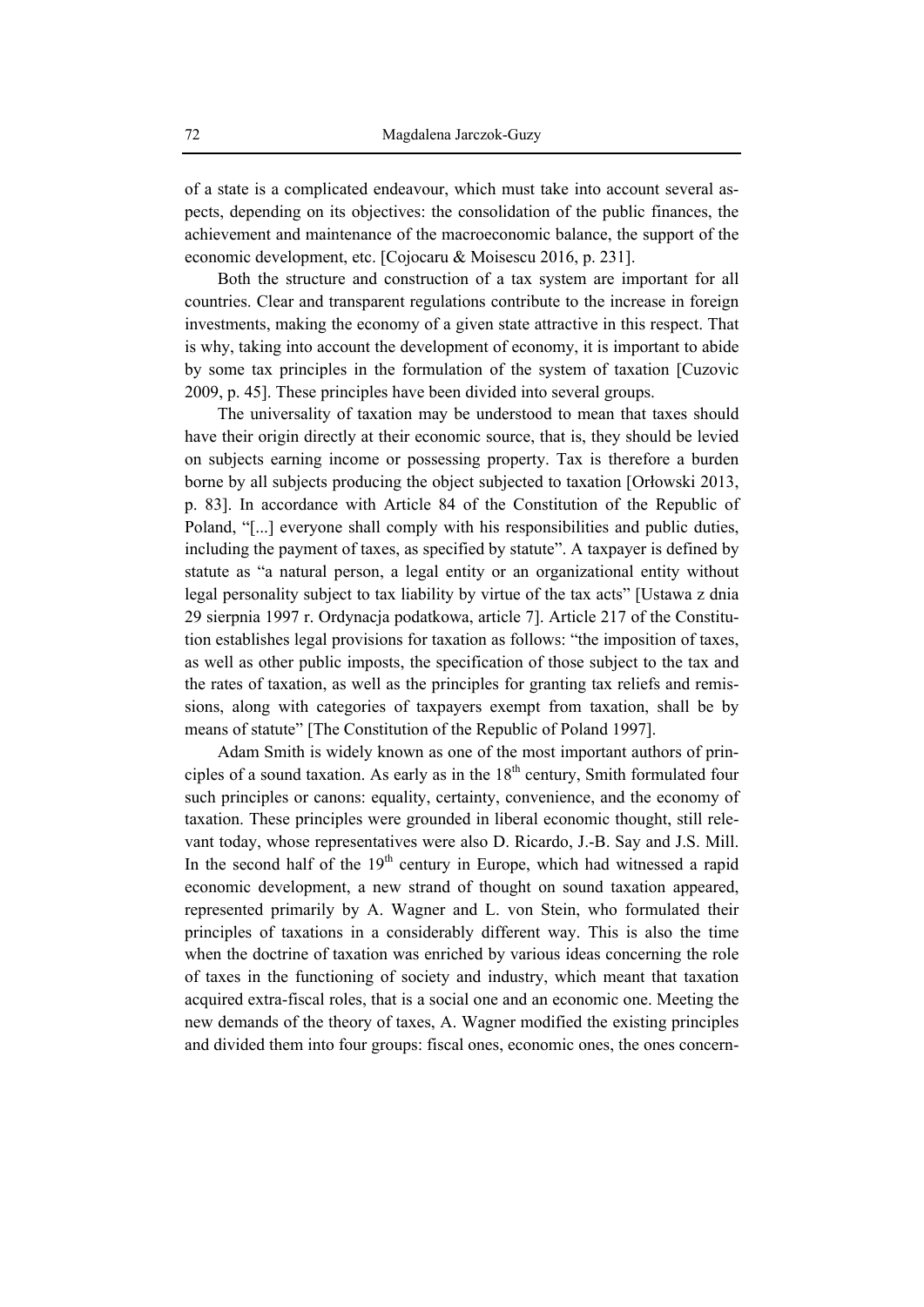ing equity and technical ones [Sosnowski 2012, p. 60]. This article is concerned mainly with the principle of equity.

The principle of equality of taxation is one of the most important principles formulated by A. Smith. He replaced the concept of equity with the concept of equality. With the view of practical implementation of this principle, A. Smith merged two separate factors into one: that of "benefit" and that of "the ability-to- -pay". He made the taxable income the measure of these two factors. "A. Smith claimed that the subjects of every state ought to contribute towards the support of the government, as nearly as possible, in proportion to their respective abilities, that is, in proportion to the revenue each of the subjects earns under the protection of the state" [Gomułowicz & Mączyński 2016, p. 53]. The taxpayer should primarily be paying for "the guarantees of both internal and external security and for the administration of justice" [Gomułowicz & Mączyński 2016, p. 53].

In the area of "the ability-to-pay", considered by A. Smith as a maxim of taxation equity, he formulated three clear thesis [Gomułowicz  $\&$  Maczyński 2016, p. 54]:

- 1. "It is not very unreasonable that the rich should contribute to the public expense, not only in proportion to their revenue, but something more than in that proportion",
- 2. "[...] no man should pay more in taxes than he can afford to pay",
- 3. " [...] the minimum rate of income necessary for biological survival should fall outside of taxation".

Smith clearly had in mind here this particular part of revenue which should be exempted from taxation because it is considered as the minimal necessary means of subsistence for the taxpayer. This statement is supported by yet another point made by Smith: "The necessaries of life occasion the great expense of the poor. They find it difficult to get food, and the greater part of their little revenue is spent in getting it. The luxuries and vanities of life occasion the principal expense of the rich" [Arendt 2005, p. 262].

Exemptions in income taxes constitute an integral element in the process of the design of a tax system. They allow the tax system to have non-fiscal functions. The scope and amount of such exemptions reflect the state's priorities in fiscal policy. What needs to be stressed is the fact that such exemptions are primarily given to taxpayers for social and economic reasons. Apart from that, they may be aiming at greater equity in tax distribution, at the growth of businesses as well as at influencing economical decisions made by taxpayers. Independently from these aims, however, tax exemptions always result in the lowering of tax burden and a decrease in public revenues. For these reasons, they are often con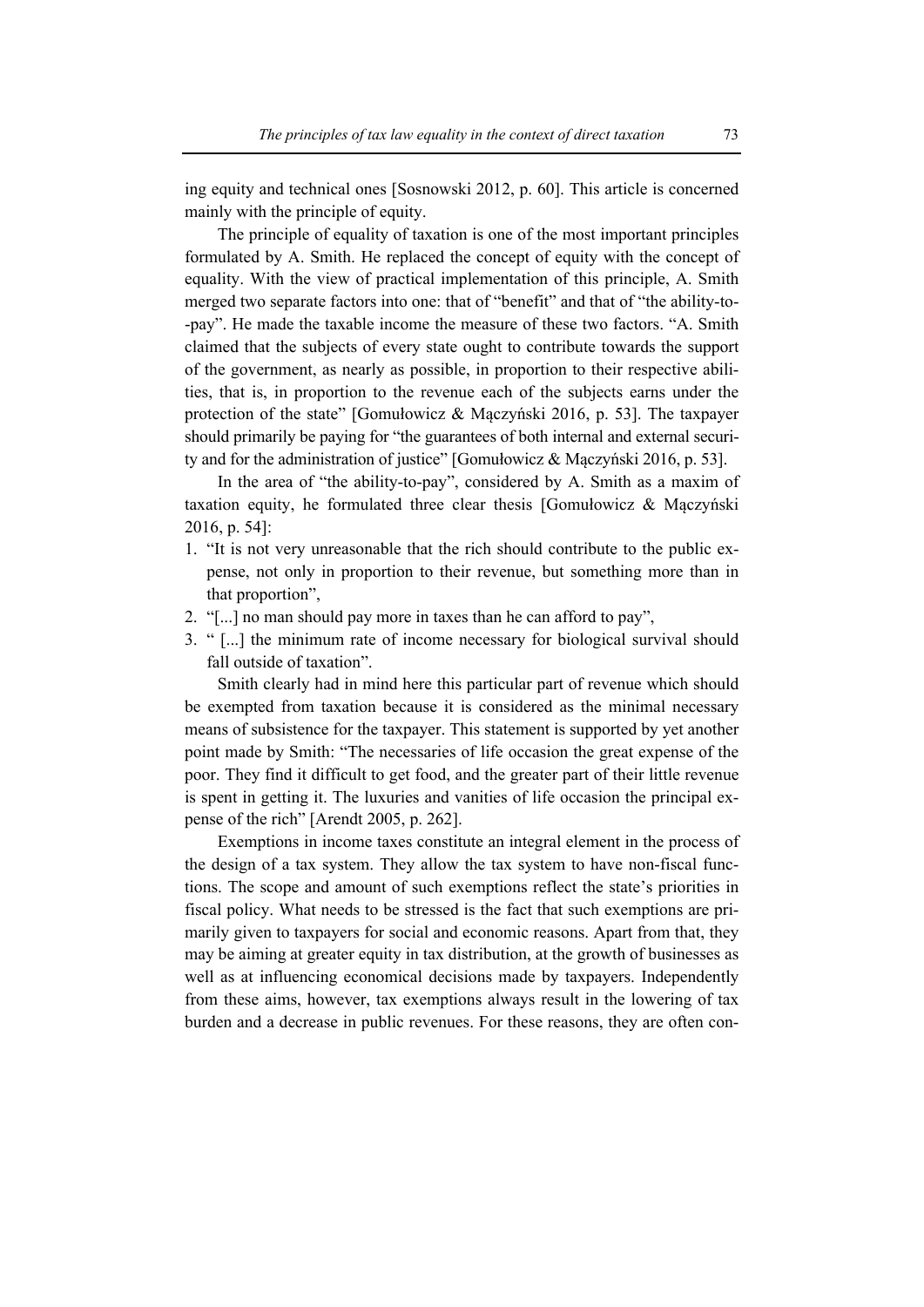sidered as an alternative to budget expenditure, and thus the state should be actively interested in monitoring their fiscal consequences [Hybka 2014, p. 209].

David Ricardo formulated the so-called Edinburgh rule, which stated concerning the taxpayers: "leave them as you find them". This rule may be understood to mean that "[...] taxation should leave everyone in a relatively similar financial and proprietary situation in which they were before taxation" [Gomułowicz & Mączyński 2016, p. 66]. This rule illustrates the principle of inviolability of the taxpayer's property. "The sources of tax income constitute the basis for business activity. If overtaxation violates or outright destroys this basis, then this will disadvantage production and obstruct the increase of general prosperity" [Gomułowicz & Mączyński 2016, p. 66]. Ricardo stresses here the protection of private property [Gomułowicz & Mączyński 2016, p. 66].

John Stuart Mill was another economist who discussed the principle of tax law equality. According to him, the principle of equal treatment of taxpayers means "an equal financial sacrifice or an equal loss in property" [Gomułowicz & Mączyński 2016, p. 70]. "The loss in property equals in worth the loss in revenues caused by the taxes levied. The level of welfare is always correlated with revenues. For this reason, taxpayers whose revenues are equal should pay equal taxes. What logically follows is that inequality in revenues will mean inequality in taxes levied" [Gomułowicz & Mączyński 2016, p. 70]. Equal financial sacrifice of taxpayers should result in the equal diminishment of financial advantage. Persons with the same level of revenues receive the same advantage, and this means that they should bear equal sacrifice if they pay the same tax. Mill's concept of equal sacrifice binds the principle of tax equity with the principle of the ability to pay [Gomułowicz & Mączyński 2016, p. 70].

Francis Ysidro Edgeworth was a continuator of Mill's thought. He linked the rate of taxation with the utility curve. In his view, tax burden "[...] should be distributed in such a manner that the marginal disutility incurred by each taxpayer should be the same" [Gomułowicz & Mączyński 2016, p. 71]. When taxes sustain inequality in property distribution, then the tax burden is incorrectly distributed. "Then it is necessary to increase taxation on high revenues with the aim to create a perfect equality in welfare distribution" [Gomułowicz & Mączyński 2016, p. 71].

As early as in 1880, Adolph Wagner, a representative of the socio-political school and the outstanding German scientist, put forward the thesis that proportional taxes negatively affect the lives of the taxpayers, "[...] because the same tax rate places unequal tax burdens on different payers. Therefore, the only fair taxation is progressive taxation" [Povarova 2016, p. 197]. A. Wagner advocated the universality of taxation, with a simultaneous elimination of excessive welfare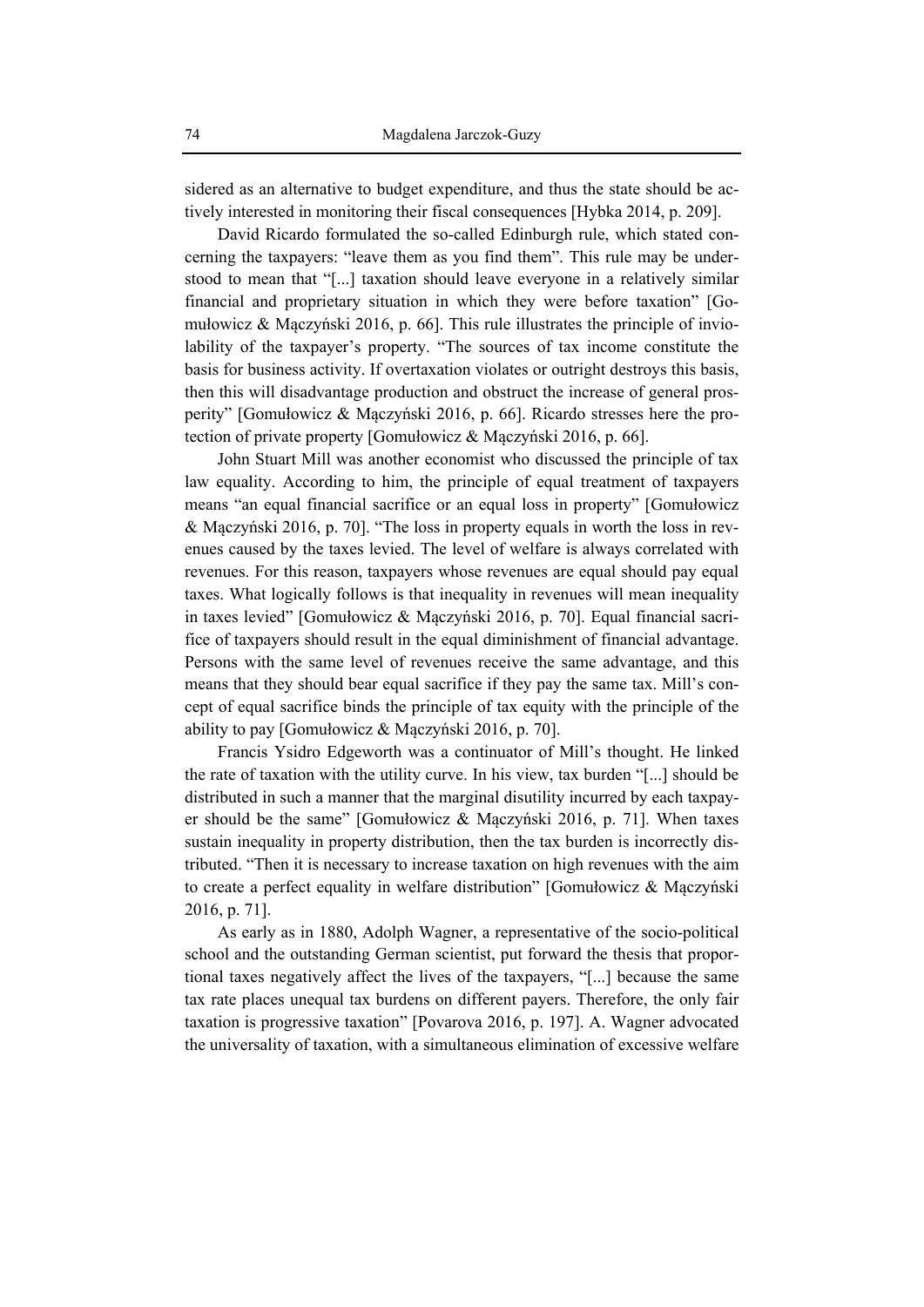inequalities in a given society as well as the elimination of acute poverty and destitution, from which numerous social groups suffered, and which could not be alleviated by the market distribution of commodities and revenues. He saw the solution of these problems in his principles of tax law equity, that is, equality, universality and the ability to pay. Just like J.-B. Say, Wagner supported progressive tax rates in the tax system, which meant bestowing on taxation a welfare function. Apart from the fiscal and welfare function of taxation, Wagner saw in taxes the tools with which the state can intervene in economy and politics. This meant a rejection of economic liberalism and market automatism. These additional tasks of the state together with the realization of the ideals of welfare and social equality demanded increased state expenditure. The means for this expenditure should be provided by the universal tax and the reasonable, progressive tax rates for high revenues, with a simultaneous protection of the source of tax and a retention of the motivation to profit [Sosnowski 2012, p. 61]. Table 1 depicts all of Wagner's tax law principles.

| Category       | Principles                                   |  |
|----------------|----------------------------------------------|--|
| Fiscal         | Stability                                    |  |
|                | Efficiency                                   |  |
|                | Flexibility                                  |  |
| Economic       | The inviolability of the taxpayer's property |  |
|                | The creation of motivation                   |  |
|                | The rule of one-off taxation                 |  |
| Social justice | Universality                                 |  |
|                | Equality                                     |  |
| Technical      | Low-costs of taxation                        |  |
|                | Convenience                                  |  |
|                | Certainty                                    |  |
|                | Accuracy and transparency of tax law         |  |

| Table 1. The classification of tax law principles according to A. Wagner |
|--------------------------------------------------------------------------|
|--------------------------------------------------------------------------|

Source: Based on Piontek [2003, p. 106].

The principle of tax law equity contains the principles of "vertical equity" and "horizontal equity". Horizontal equity means that "similarly situated taxpayers should be treated equally" [Owsiak 2013, p. 190]. Developed by R.A. Musgrave, this principle thus has clearly a normative character. According to the principle of equity, tax burden should be equally distributed over persons in equal financial situation. Analogically, the principle of vertical equity demands that "dissimilarly situated taxpayers should be treated unequally" [Owsiak 2013, p. 190].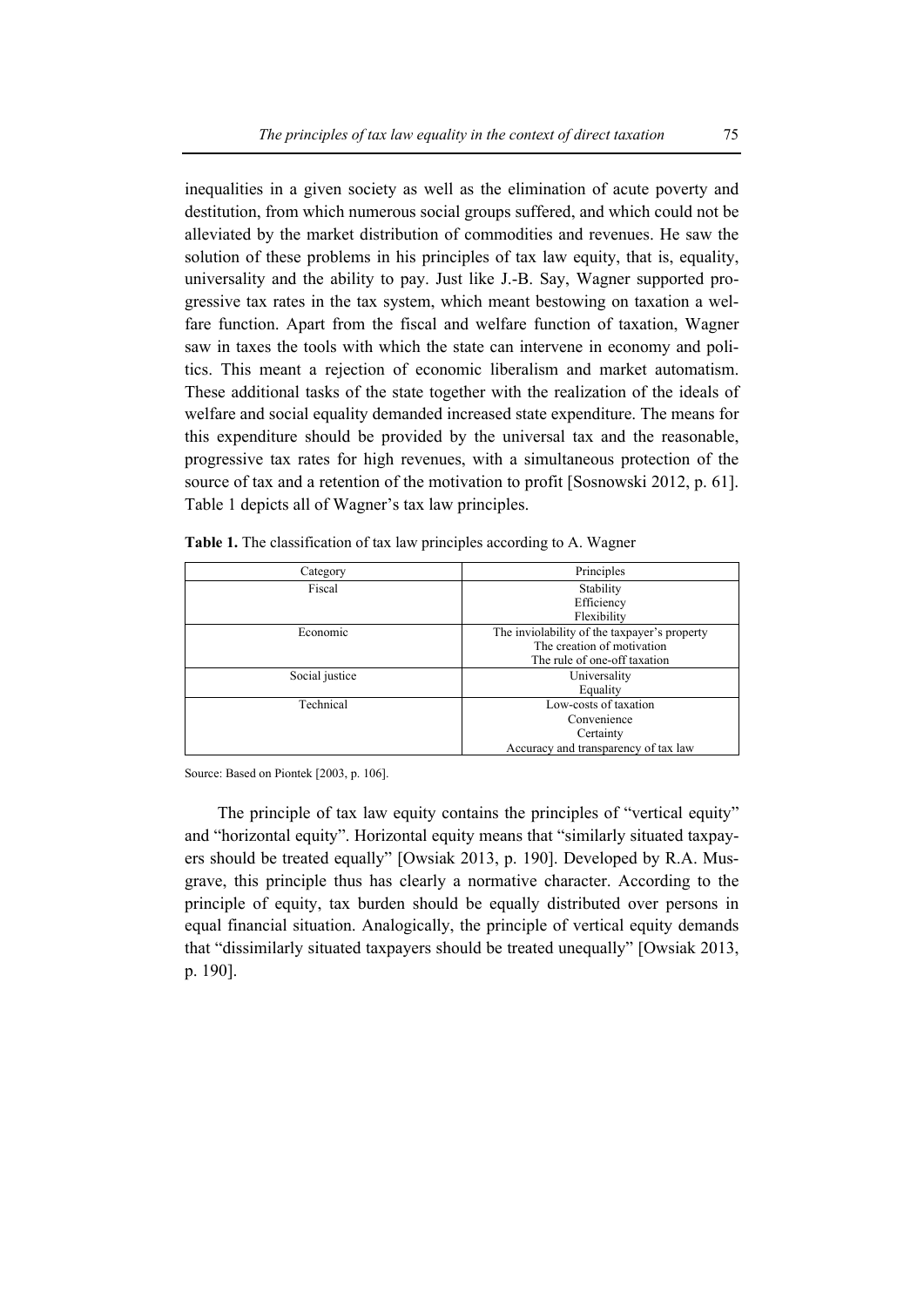#### **3. Research methods and procedure**

In the sphere of direct taxation, the member states of the European Union enjoy a considerable degree of formal independence. Nevertheless, in a considerable number of instances it transpires that the ruling of the Court of Justice of the European Union intervenes in tax regulations of its member states. When these regulations impede the freedom of internal market, the ruling of the Court obliges the state member in question to adjusts its legislature to the EU model.

The principle of free movement (except for the free movement of capital) does not straightforwardly concern the issues of direct taxation. However, despite a considerable autonomy of the EU member states in developing tax regulations, the Court of Justice of the European Union with consequence rules according to EU law, whereby the said autonomy may be limited to some degree. Therefore, the member states should exercise their autonomy respecting the EU legislature, and in particular for the free internal market [Lipniewicz 2015, p. 97].

Since the times of "greater equity" promoted by A. Smith, D. Ricard, J.S. Mill, A. Wagner, direct taxes are treated as the proper means for its achievement. The measures of the ability to pay are property and revenues. At the same time, progressive taxation has been shown to constitute one of the conditions for the fair distribution of revenues. The problem of how to calculate the proper tax rate, which depends on property and revenues, and which should take into consideration the taxpayers' ability to pay, has been the subject for debate among the greatest economists. In the first place, what needs to be established is a careful definition of income and the application of a specific tariff to a given tax base [Gomułowicz 2013, p. 53].

In the Polish tax system, a taxpayer conducting non-agricultural business activity possesses a choice between common tax rules and simplified tax rules. The common tax rules include the tax on revenues according to the tax scale and the flat rate tax. The simplified forms of taxation include the lump sum tax from registered income and the tax card. The right to choose the form of taxation allows entrepreneurs to plan their tax strategy and to optimize the taxation burden [Ciupek 2013, p. 76].

The taxation of income according to the progressive tax scale consists in correlating tax burden with the level of income. Tables 2 and 3 represent the income thresholds and tax rates applicable until the end of 2016 and from the beginning of 2017.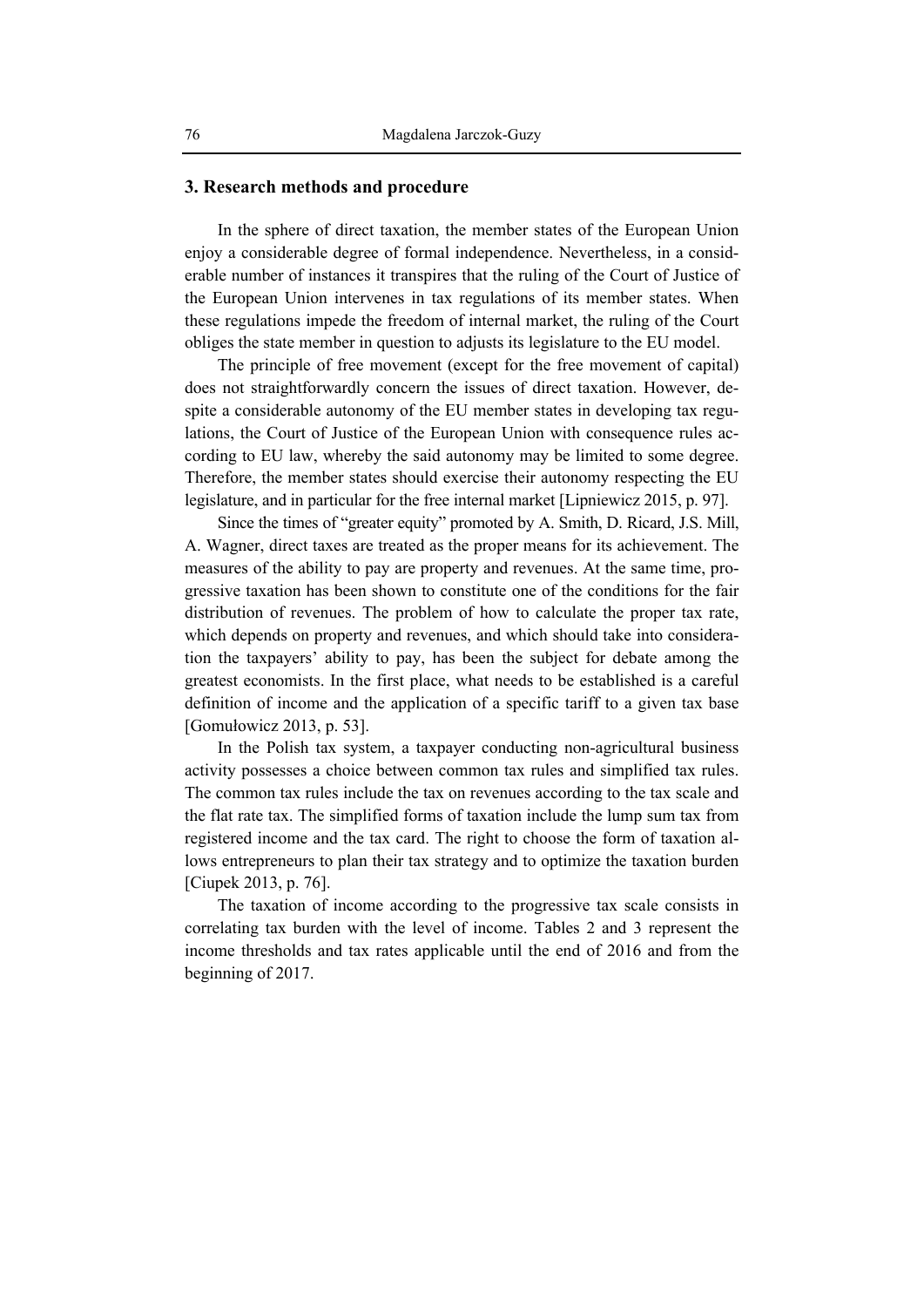| Taxable base in PLN |        | Tax                                                |  |
|---------------------|--------|----------------------------------------------------|--|
| more than           | up to  |                                                    |  |
|                     | 85.528 | 18% minus tax reducing amount of 556.02 PLN        |  |
| 85.528              |        | 14,839.02 PLN + 32% of the surplus over 85,528 PLN |  |

**Table 2.** The tax scale applicable until the end of 2016

Source: Based on [Ustawa z dnia 26 lipca 1991 r. o podatku dochodowym od osób fizycznych].

**Table 3.** The tax scale applicable from the beginning of 2017

| Taxable base in PLN |        | Tax                     |                    |
|---------------------|--------|-------------------------|--------------------|
| more than           | up to  |                         |                    |
|                     | 85.528 | 18%                     | Minus tax-reducing |
| 85.528              |        | $15,395.04$ PLN + 32%   | amount             |
|                     |        | surplus over 85,528 PLN |                    |

Source: Based on [Ustawa z dnia 26 lipca 1991 r. o podatku dochodowym od osób fizycznych].

The changes, being in force from 1 January 2017 in The personal income tax act, have introduced a new way of calculating the tax reducing amount. The uniform amount of 556.02 PLN, valid for the progressive tax rate, has been replaced by a movable tax reducing amount correlated with the amount of income earned. The detailed rules for calculating this reducing amount are given in article 27 (1a) of The ersonal income tax act.

Within the tax scale presented above, and additionally to the tax reducing amount, the taxpayer may further reduce the tax burden by taking advantage of a number of tax credits. The Polish legislator offers two possibilities of applying tax credits to personal income tax: they may be deductible from the amount of tax or from the amount of income. The use of these various options yields different results in the reduction of tax burden. Tax credits deductible from income result in a lower tax base, and the tax credits deductible from the amount of tax directly decrease the amount of tax paid, as it is deducted from the amount of tax levied. The following tax credits may be deducted from the amount of income: the mandatory social security contributions, the credits for charitable donations, the expenses for rehabilitation of disabled persons, the Internet tax credit, the research and development credit, the recovery of sums paid but not due, tax credit for an individual retirement security account (IKZE) and housing expenditure credit due on the basis of acquired rights [Palczewska 2014, p. 50].

The flat rate tax is a method of tax calculation according to which the amount of tax due is directly proportional to the amount of tax base. This type of tax has also been referred to as a uniform tax or proportional tax. The amount of this tax is calculated based on a single tax rate, which means that all taxpayers to whom this rate applies sacrifice the same proportion of their income in the form of the tax paid. A single rate makes the tax flat because it is not correlated with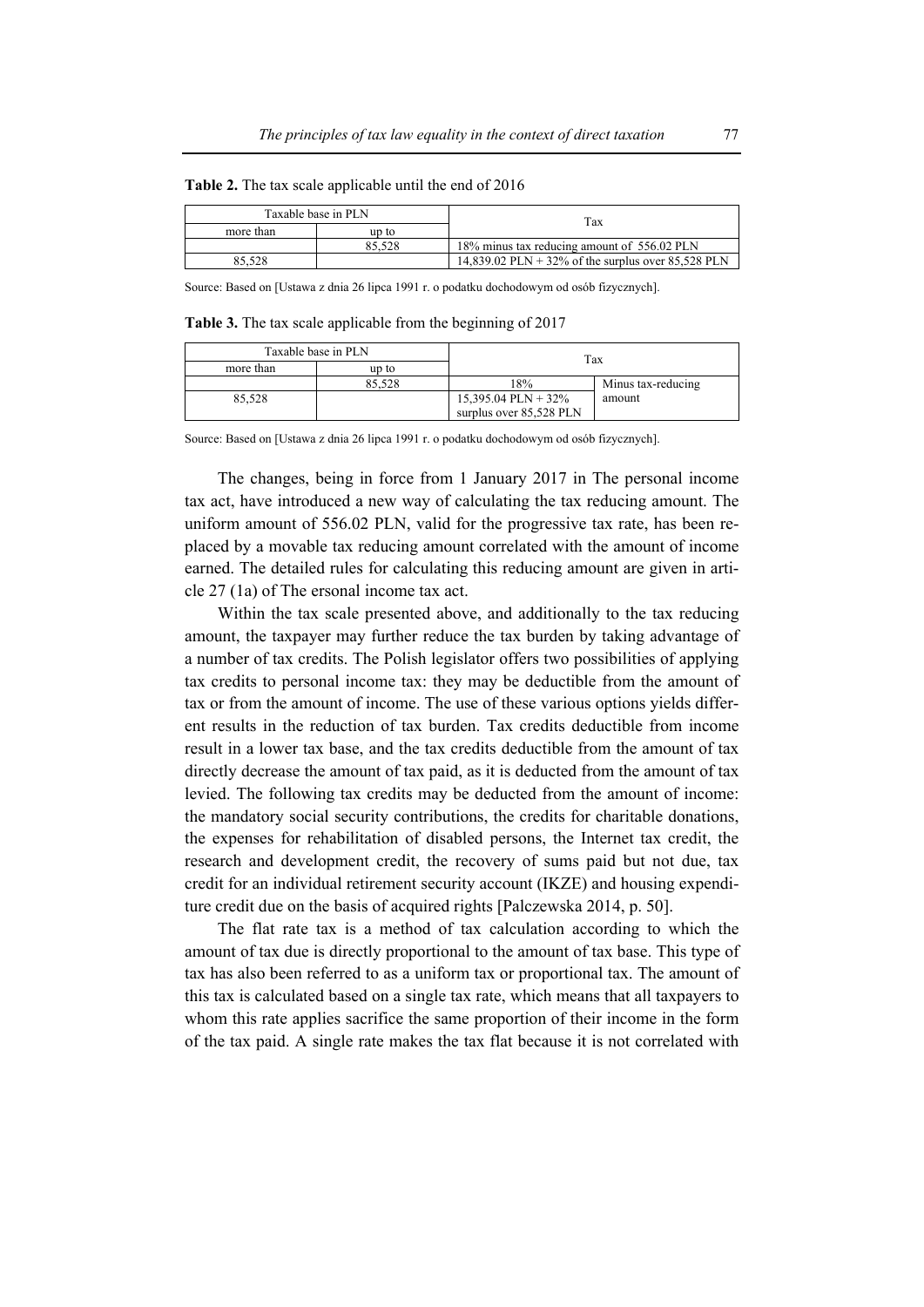any tax-free amount of income or tax credits. The appearance of a tax-free amount of income causes progression to appear in taxation. In 2004 the Polish legislator allowed for a choice of 19 per cent flat tax levied on non-agricultural business activity income. The taxpayer is the subject who chooses the manner of taxation. Persons applying the flat tax to their income may not take advantage of almost all the available tax credits and reductions. Such taxpayers may not deduct a tax-free amount of income nor use the joint assessment of income tax with a spouse, nor calculate their tax as a single-parent. Yet, they are not deprived of the tax abolition relief, and of the right to deduct pension contributions as well as health insurance contributions [Stanek 2016, p. 694].

Taking into account current laws and regulations of the personal income tax, what follows is a comparative analysis of the amounts of taxes paid by two taxpayers conducting business activity in the sphere of construction services. For the sake of transparency of analysis, it has been assumed that those taxpayers earned the same level of income in 2016 and 2017. Their respective revenues and the deductible costs vary, but the final amount of income – the taxable base – is the same. The tax due by each taxpayer is calculated according to the proper tax scale and the flat rate in force in each of the tax years analyzed. It is assumed that the taxpayer A calculates his taxes with the use of the flat rate, and that the taxpayer B with the use of the progressive tax scale. The tax simulation is conducted with the assumption that the amount of income, for example's sake, is the same. It is worth noticing at this point that both taxpayers may take the advantage of deducting their mandatory social security contributions from their income and of deducting their health insurance contributions from the amount of tax due. The following simulation takes these deductions into consideration. According to the information made available by the Polish Social Insurance Fund [ZUS 2017], the taxpayer regularly paying pension contributions as well as voluntary health insurance contributions may deduct from income 9,257.23 PLN in 2016 and, as it has been anticipated, 9,711.67 PLN in 2017. In turn, the deductible amount of health insurance contribution (7.7%) is, respectively, 2,977.62 in 2016 and the anticipated 3,064.71 PLN in 2017. The tax rates according to the tax scale and flat tax have been already discussed in section 1 of this article. To simplify matters, it has been assumed that none of the taxpayers takes advantage from other tax reliefs and credits.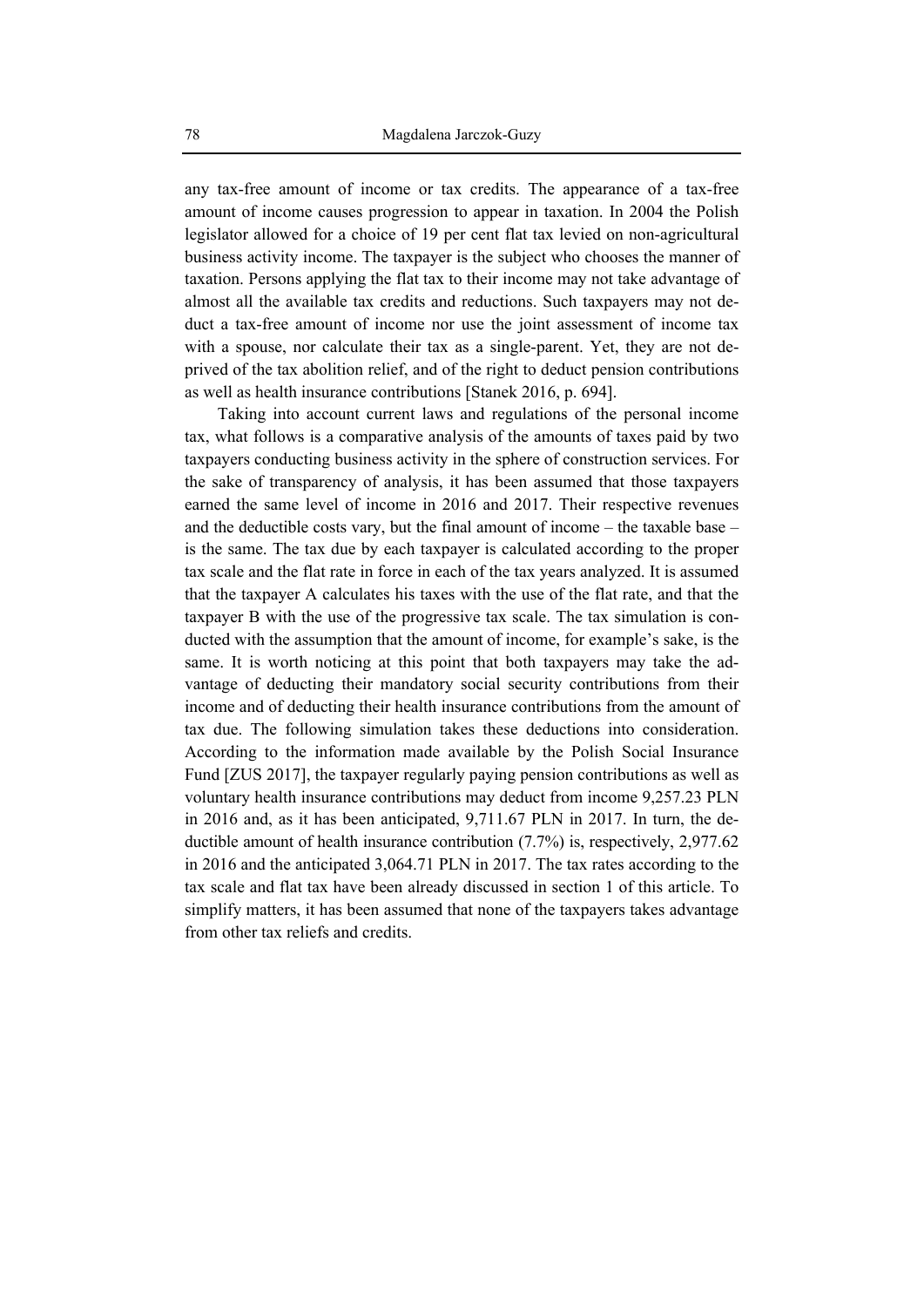## **4. Research findings and discussion**

# **4.1. The principle of tax law equality on the example of progressive tax and flat tax in 2016 and 2017**

The first comparative analysis concerns income in 2016 and the assumed revenues and costs are represented in the table 4.

**Table 4.** Revenues and costs of revenues for taxpayers A and B in 2016

| axpayer | Revenues    | Costs of revenues | Income      |
|---------|-------------|-------------------|-------------|
|         | 210,000 PLN | $10.000$ PLN      | 100.000 PLN |
|         | 190.000 PLN | 90.000 PLN        | 100.000 PLN |

The Table 5 gives the results of calculations of the tax base and tax due for both analyzed income scenarios.

| Taxpayer                                     | Number | $A$ – flat rate tax | $B - tax scale$ |
|----------------------------------------------|--------|---------------------|-----------------|
| Income                                       |        | 100,000 PLN         | 100,000 PLN     |
| Social security contribution                 |        | 9.257.23 PLN        | 9.257.23 PLN    |
| Tax base $(1-2)$                             |        | 90,742.77 PLN       | 90,742.77 PLN   |
| Tax rate                                     | 4      | 19%                 | 18% and 32%     |
| Tax before the deduction of health insurance |        | 17.241.17 PLN       | 16,507.82 PLN   |
| Health insurance contribution 7,75%          | h      | 2.977.62 PLN        | 2.977.62 PLN    |
| Tax due $(5-6)$                              |        | 14.264 PLN          | 13,530 PLN      |

**Table 5.** The calculation of the tax due for the taxpayer A and B in 2016

In order to calculate the amount of tax before deduction of health insurance, the following formulas should be applied:  $90,743$  PLN x  $19\% = 17,241.17$  PLN for A and  $14,839.02$  PLN +  $32\%$  (90,743 –  $85,528$ ) = 16,507.82 PLN for B. In the analysis of the results of the calculations above, it is possible to unequivocally state that the tax burden of the two taxpayers with the same tax base is not equal. Taxpayer A, using flat rate taxation, will pay a higher tax by 734 PLN than the taxpayer using the tax scale. The same analysis has been applied for the anticipated tax year of 2017. Taxpayer A, using flat rate taxation, will calculate his tax in the same way as in 2016 because tax regulations have not been amended for the flat rate tax. However, taxpayer B, calculating his tax according to the tax scale, which has been amended, will have to recalculate his tax due. In 2017 social security contributions have also been altered. Table 6 illustrates the simulated sums for the tax year of 2017.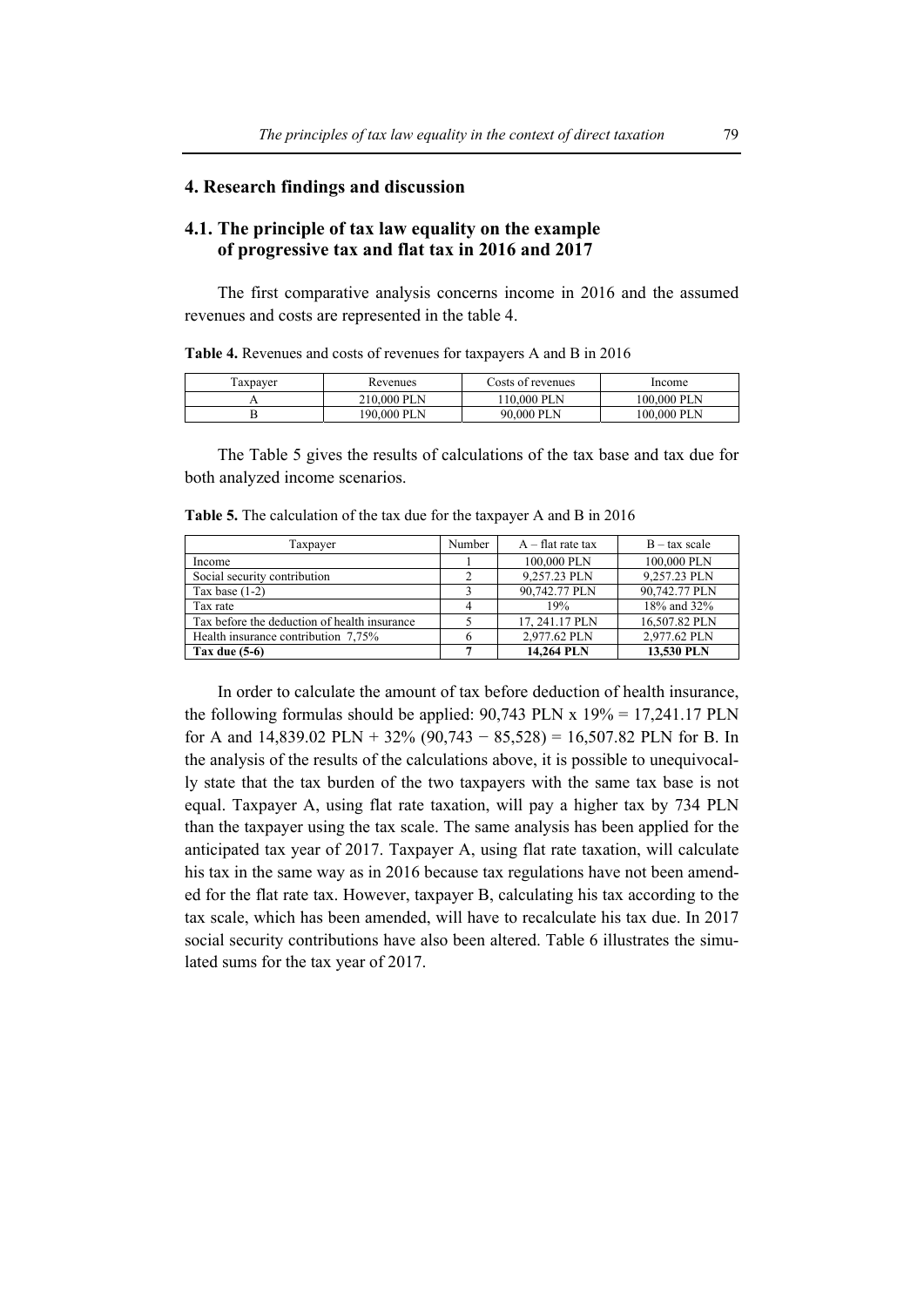| Taxpayer                                 | Number | $A$ – flat rate | $B - tax scale$ |
|------------------------------------------|--------|-----------------|-----------------|
| Income                                   |        | 100,000 PLN     | 100,000 PLN     |
| Social security contribution             |        | 9,711.67 PLN    | 9,711.67 PLN    |
| Tax base $(1-2)$                         |        | 90,288.33 PLN   | 90,288.33 PLN   |
| Tax rate                                 |        | 19%             | 18% and 32%     |
| Tax before deduction of health insurance |        | 17,154.72 PLN   | 16,426.04 PLN   |
| Health insurance contribution 7,75%      |        | 3,064.71 PLN    | 3,064.71 PLN    |
| Tax due $(5-6)$                          |        | 14.090 PLN      | 13.361 PLN      |

**Table 6.** The calculation of the tax due for the taxpayer A and B in 2017

Since 2017, as the Polish legislator has established, the amount deductible from income (the so-called tax free amount) will vary according to the amount of income earned and will be calculated for each individual taxpayer. In the discussed example, the tax base is 90,288 PLN. This amount falls within the range of 85,528-27,000 PLN. This range requires proper calculations of the tax-free amount. These calculations have been carried out on the basis of the formula specified by The personal income tax act in article 27 (1a) subparagraph 4 [Ustawa z dnia 26 lipca 1991 r.].

> $*556.02$  PLN – (556.02 PLN x(90,288-85,528):41,472 PLN) =  $= 556.02$  PLN  $- 63.82$  PLN  $= 492.20$  PLN

In order to calculate the amount of tax before deduction of health insurance, the following formulas should be applied:  $90,288$  PLN x  $19\% = 17,154.72$  PLN for A and  $15,395.04$  PLN +  $32\%$  (90,288 –  $85,528$ ) – reducing amount of 492.20 PLN \*=16,426.04 PLN for B. Table 6 shows that, despite the legal changes in the manner of calculations of the tax reducing amount, the taxpayer following the flat rate tax will still pay more by 729 PLN than the taxpayer who follows the tax scale. This is not a substantial difference when compared to the tax year of 2016. The table below represents the percentage of tax burden in the income earned by the taxpayers, calculated according to the following formula: (tax due for a given year/ income in a given year) x 100.

Table 7 shows that in comparison to the tax year of 2016, the percentage of tax in the total income remained virtually unchanged, which is also confirmed in the calculations presented in the previous tables. However, more substantial differences arise if we compare the percentage of tax due in the different forms of taxation, the progressive scale tax and the flat rate tax – in 2016 it is 0.8% and in 2017, 0.7%. Assuming the same income after the change of tax law, the difference decreased by 0.1%. Similarly interesting results could certainly be yielded for an income in the amount of 200,000 PLN.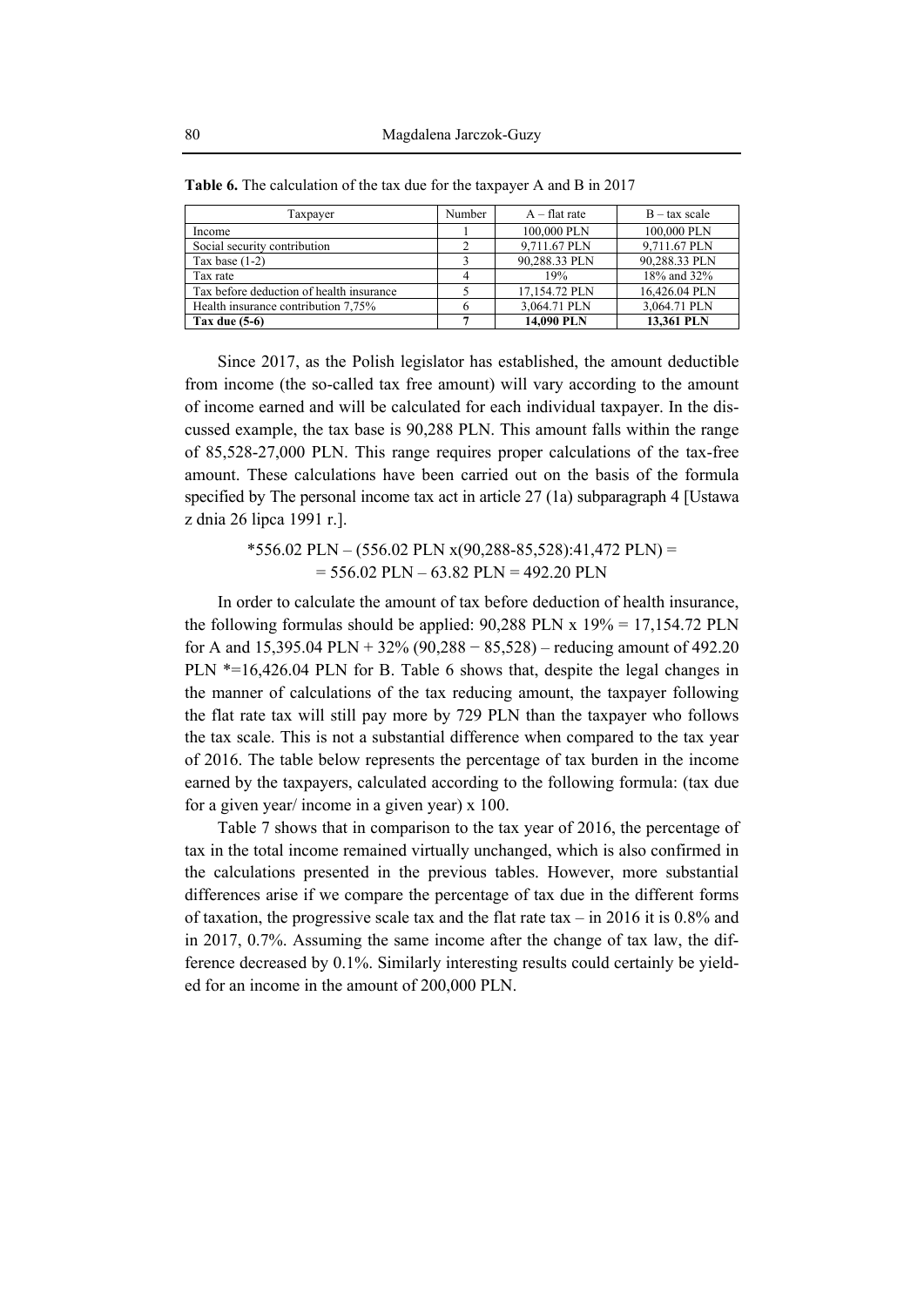| Taxpayer/Year | tlat tax rate<br>$\overline{\phantom{0}}$ | ' – progressive scale |
|---------------|-------------------------------------------|-----------------------|
| 2016          | 3%<br>14.1                                | 3.5%                  |
| 2017          | $1\%$<br>14.1                             | $3.4\%$               |

**Table 7.** The percentage of the tax due in the taxpayers' income

There exists yet another form of taxation of income for natural persons conducting business activity. It is a lump-sum taxation for some sources of revenues earned by natural persons. Having chosen this type of taxation and having met a number of limitations and restrictions, the taxpayer is entitled to choose between a fixed lump sum on registered revenues or the tax card. The latter is applied by the Tax Office, and the income of the taxpayer has no influence on its amount. A fixed lump sum tax on registered revenues is calculated from the revenue considered as the tax base. This tax calculation will again be applied to our example of taxpayer A and taxpayer B, with the assumption that their business activity is construction services, which in turn requires the application of 5.5 % tax rate [Ustawa z dnia 20 listopada 1998 r. o zryczałtowanym podatku dochodowym...]. Table 8 illustrates the results.

**Table 8.** Lump sum income tax on registered revenues in 2016

| Taxpayer                                 | Number |                | В              |
|------------------------------------------|--------|----------------|----------------|
| Revenues                                 |        | 210,000 PLN    | 190,000 PLN    |
| Social security contribution             |        | 9.257.23 PLN   | 9.257.23 PLN   |
| Tax base $(1-2)$                         |        | 200,742.77 PLN | 180,742.77 PLN |
| Tax rate                                 |        | $5.5\%$        | $5.5\%$        |
| Tax before deduction of health insurance |        | 11.040.87 PLN  | 9,940.87 PLN   |
| Health insurance contribution 7.75%      |        | 2,977.62 PLN   | 2,977.62 PLN   |
| Tax due $(5-6)$                          |        | 8.063 PLN      | 6,963 PLN      |

In order to calculate tax in this case before deduction of health insurance the following formulas should be used:  $200,743$  PLN x  $5.5\% = 11,040.87$  PLN for A and  $180,743 \times 5.5\% = 9,940.87$  PLN for B. Taxpayer A under the lump sum income tax would pay 6,201 PLN less tax then under the flat rate tax. Taxpayer B, in turn, would reduce his tax by 6,567 PLN to that he would pay under the tax scale. This last point of our analysis is key for the argument of this article. The differences in tax payed under the flat tax rate and under the tax scale seem insignificant in comparison to the amount paid under the lump sum tax on registered income. It is this discrepancy between taxes paid with accordance to common principles and the lump sum tax that raises doubt as to the degree of application of tax law equality in the Polish taxation of income earned by natural persons.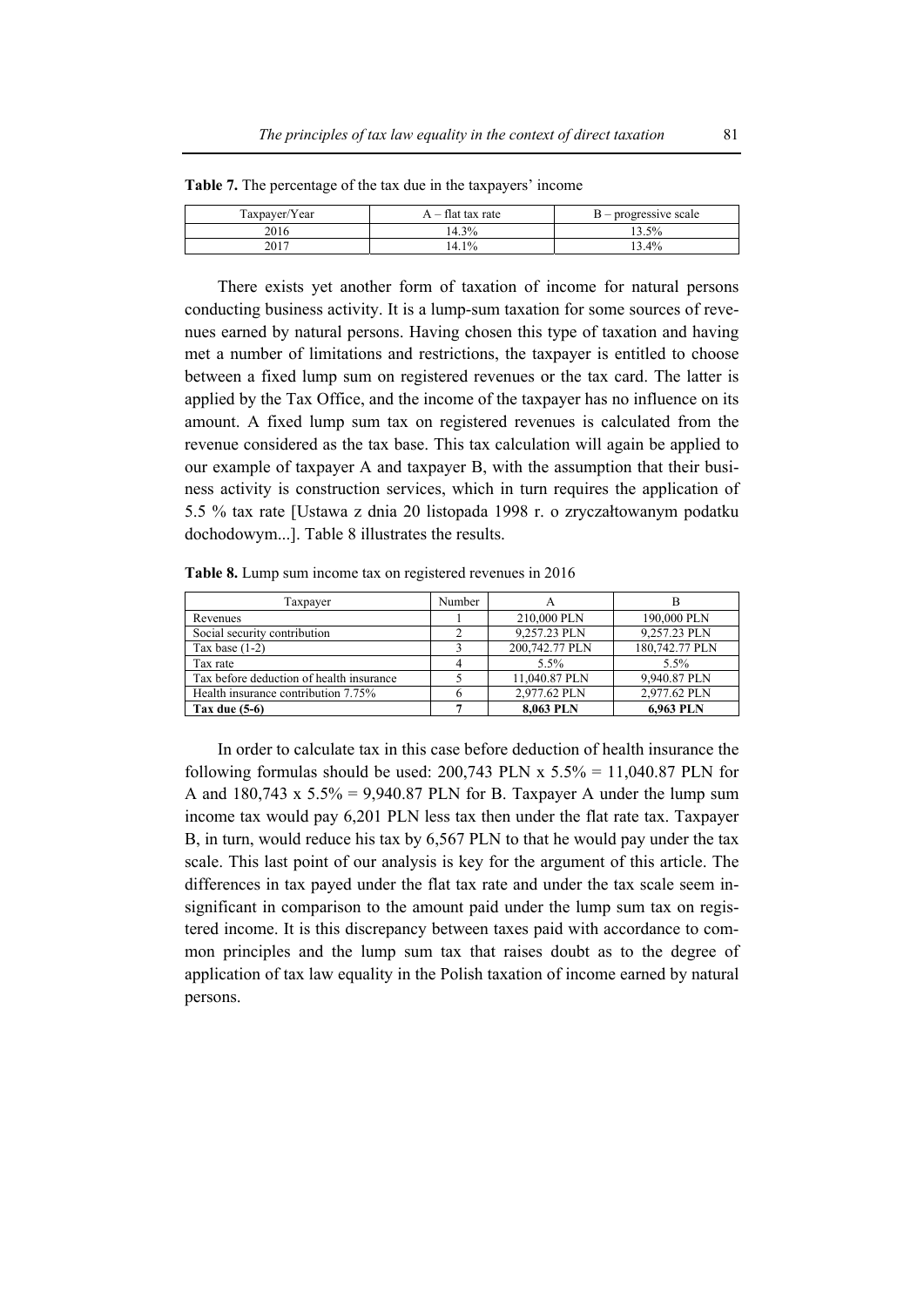#### **5. Conclusions**

This article presents the problem of tax law equality in the context of economic theories developed by selected economists. This issue has always been a topic of contention. If we make the assumption that tax law equity appears when identically situated taxpayers pay the same amount of tax, we can draw a tentative conclusion that the Polish tax system is not at all times equitable. As far as the scale tax and the flat tax yield similar results in the amount of tax due, the choice of the lump sum tax has disturbed this equality. Each of the taxation models presented is characterized by a different tax burden, but also by different tax exemptions and reliefs, which are heavily limited in the case of the lump sum tax. The tax itself is much lower when the number of exemptions and reliefs is most varied. In the examples presented above, the tax due has been calculated with the assumption that taxpayer A and B did not use any of them. The introduction of exemptions and reliefs would drastically complicate our analysis, as the very criteria for selection would present a problem. The following conclusion thus suggests itself: it is the problem of exemptions and reliefs which hinders the comprehensive and conclusive analysis of the issue of tax law equality. In the cases analyzed, only the social security contributions and health contributions have been included, as they are deductible in the yearly tax return submitted to The Tax Office. The question of which exemptions and reliefs the taxpayer will choose to apply beside these two depends on individual choices.

Through empirical research on various forms of income tax in Poland, this article has sought to contribute to the literature on tax law equality. The conclusions of this analysis may be further used by researchers and practitioners who are concerned with the constant need of perfecting the system of taxation in its realization of the principle of tax equality. The results of this study may be found universally applicable in any country. Further research should be aimed at similar assessments of income tax in other countries.

#### **References**

- Arendt Ł. (2005): *Podatek dochodowy od osób fizycznych a sprawiedliwość podatkowa (Income tax from physical persons and tax equity)*. "Annales. Etyka w Życiu Gospodarczym", t. 8, nr 1, pp. 259-269.
- Cojocaru C., Moisescu R.E. (2016): *The tax policy within the European Union: Concepts, institutions, trends and challenges.* "Annals of the Constantin Brâncuşi University of Târgu Jiu", Economy series Issue 3, pp. 230-235.
- Ciupek B. (2013): Rozdział III: *Strategie podatkowe przedsiębiorstw w zakresie podatku dochodowego od osób fizycznych (Corporate tax strategies in the area of personal income tax)*. W: *Strategie podatkowe przedsiębiorstw*. Eds. B. Ciupek, T. Famulska. Wydawnictwo Uniwersytetu Ekonomicznego, Katowice, pp.75-105.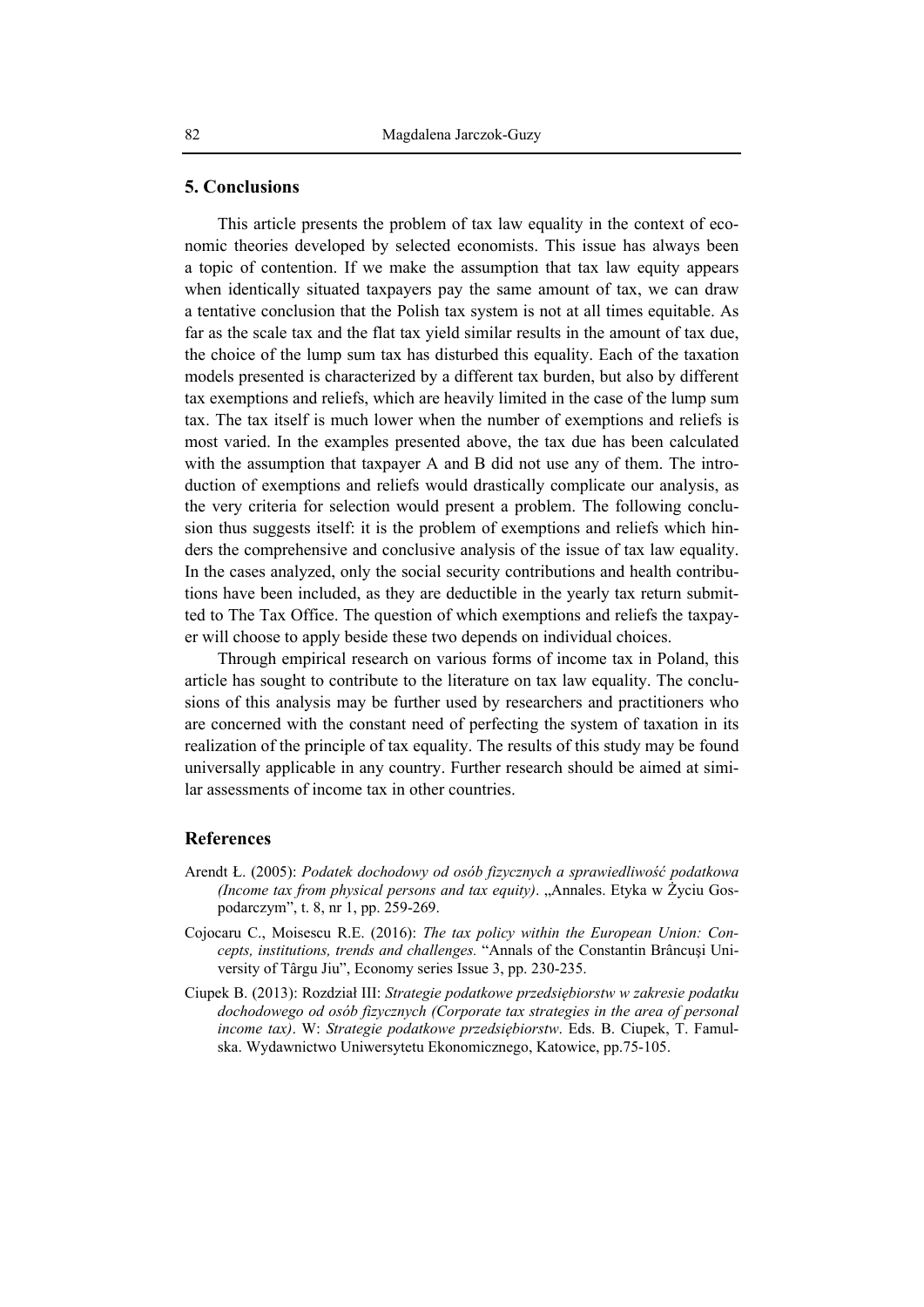- Cuzovic D. (2009): *Tax system performance in the Republic of Serbia.* "Perpectives of Innovations, Economics & Business", Vol. 3, pp. 45-47, https://academicpublishing platforms.com/downloads/pdfs/pieb/volume3/201202040053\_13\_V3\_SERBIA\_PIEB Djordje Cuzovic AGR.pdf (access: 30.04.2017).
- Gomułowicz A. (2013): *Podatki a etyka (Taxes and ethics)*. Lex, Warszawa.
- Gomułowicz A., Mączyński D. (2016): *Podatki i prawo podatkowe (Taxes and tax law)*. Wolters Kluwer, Warszawa.
- Hybka M. (2014): *Konsekwencje fiskalne ulg w podatku dochodowym od osób fizycznych w Niemczech (Fiscal consequences of personal income tax exemptions in Germany)*. "Studia Eoceonomica Posnaniensia", t. 2, nr 6(267), pp. 208-222.
- Lipniewicz R. (2015): *Zasada proporcjonalności a podatkowe ograniczenia swobód rynku wewnętrznego Unii Europejskiej (The principle of proportionality and tax related limitations of European Union internal market)*. "Ruch Prawniczy, Ekonomiczny i Socjologiczny", R. LXXVII, nr 4, pp. 93-103.
- Orłowski J. (2013): *Konstytucyjna zasada powszechności opodatkowania wybrane zagadnienia (Some chosen aspects of the constitutional principle of the universality of taxation)*. "Studia Prawnoustrojowe", nr 22, pp. 81-100.
- Owsiak S. (2013): *Finanse publiczne. Teoria i praktyka (Public finance. Theory and practice)*. Wydawnictwo Naukowe PWN, Warszawa.
- Palczewska O. (2014): *Ulgi w podatku dochodowym od osób fizycznych a wartość utraconych dochodów podatkowych (Personal income tax exemptions and the value of losses in tax revenue*). "Przegląd Prawniczy Ekonomiczny i Społeczny", nr 2, pp. 49-58.
- Piontek W. (2003): *Zarys finansów publicznych (An outlline of public finance)*. Wyższa Szkoła Zarządzania i Nauk Społecznych, Tychy.
- Povarova A.I. (2016): *Reforming individual income tax is the crucial factor in stabilizing the budgetary system*. "Economic and Social Changes: Facts, Trends, Forecast", Vol. 6, No. 48, pp. 193-213, DOI: 10.15838/esc/2016.6.48.11.
- Raczkowski K. (2015): *Measuring the tax gap in the European economy*. "Journal of Economics and Management", Vol. 21(3), pp. 58-72.
- Sosnowski M. (2012): *Znaczenie zasad podatkowych dla systemu podatkowego (The significance of tax principles for the system of taxation)*. "Zeszyty Naukowe Uniwersytetu Szczecińskiego. Finanse. Rynki Finansowe. Ubezpieczenia", nr 52(708), pp. 59-71.
- Stanek B. (2016): *Zasady podatkowe A. Smitha jako kryterium oceny podatku liniowego (A. Smith's taxation principles as criteria for assessment of flat-rate tax)*. "Annales Universitatis Mariae Curie-Skłodowska Lublin. Oeconomia Sectio H", Vol. L, No. 1, pp. 691-699.
- Ustawa z dnia 20 listopada 1998 r. o zryczałtowanym podatku dochodowym od niektórych przychodów osiąganych przez osoby fizyczne. Dz.U. nr 144, poz. 930 z późn. zm., art. 1, art. 4, ust. 1, pkt 1 oraz art. 12, ust. 1, pkt 4a (The act of 20 November 1998 on lump sum income tax on certain incomes earned by natural persons, Journal of Laws No. 144, item 930 with amended article 1, article 4(1), subparagraph 1 and article 12(1), subparagraph 4a).